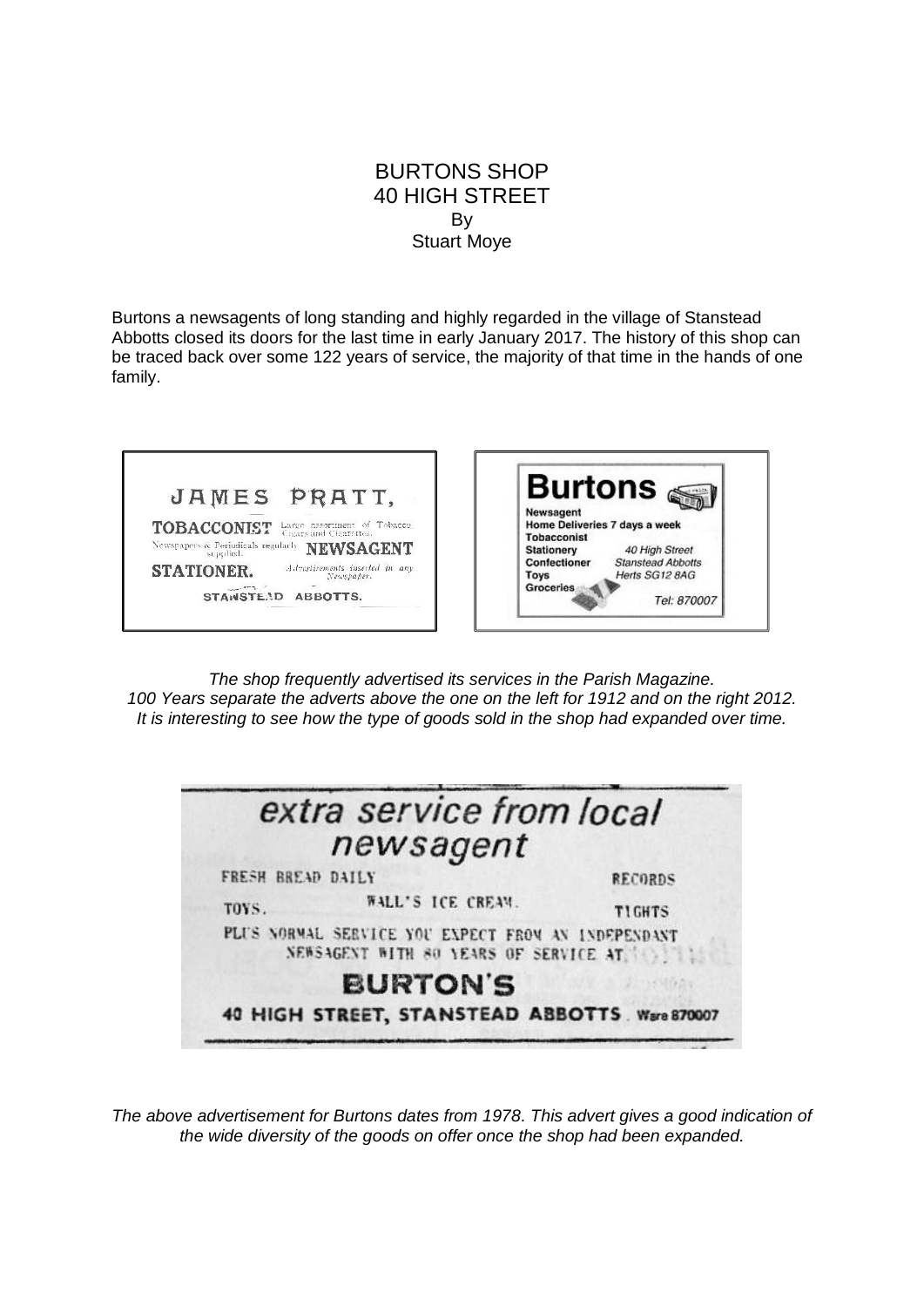It was in 1895 when Mr James Pratt a former butler to the Buxton family at Easneye House opened the shop as a newsagents and tobacconists. For many years it was a very small shop being only about ten feet deep. A nearly full length thin counter ran down the middle of the shop with a narrow squeeze through at the inner end. This gave access to the rear of the counter and the door that led into the residential rooms behind. The narrowness of the building meant there was space for no more than about three customers at a time and even less room behind the counter. Mr Pratt began by just selling newspapers and pipe tobacco expanding his offering as the years passed by. After 35 years of serving the community he passed the business down to his son in law Mr Chris Burton in 1930.



*This view shows Mr Pratt and his wife standing outside their shop sometime between 1904 and 1914. It is worth noticing that the two small cottages between the Oak Public House and Pratt's shop had yet to be converted into a shop.* 

Chris Burton continued to run the business much as it had been by his Father in Law. However one very obvious change was the renaming of the shop from Pratts to Burtons. While running the shop Chris Burton ensured his son Ken was fully involved in learning the business. Father and son often collected the newspapers from the station in the early morning and then set about creating bundles of papers for each of the newspaper delivery rounds. Ken from quite an early age served in the shop as well as delivering papers to customers in Much Hadham, Widford and Hunsdon. It was whilst doing his paper round at the age of 11 that he first met his future wife Eva in Hunsdon, at the Grocery store run by her parents.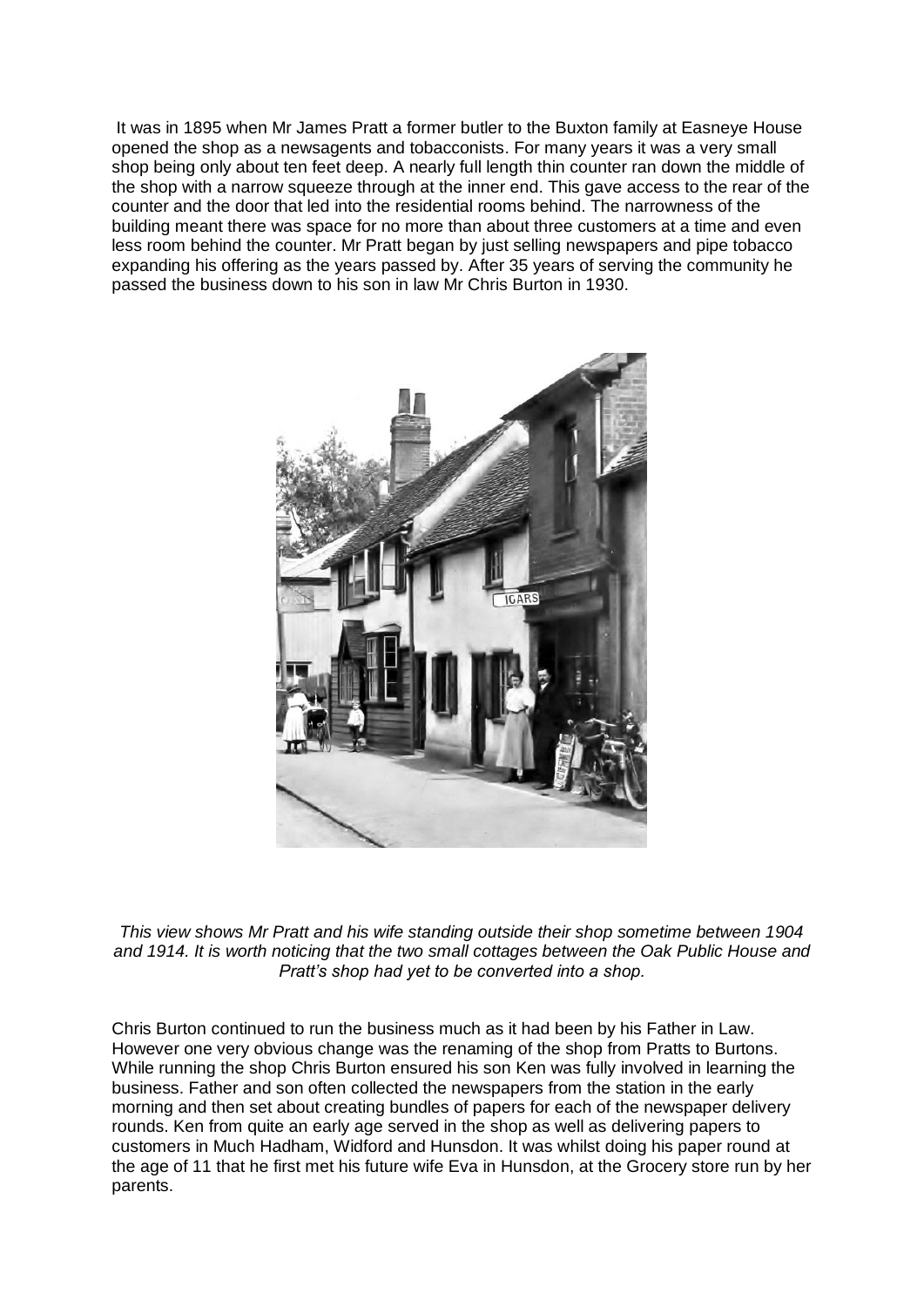

*The young Ken Burton was caught on film in the 1930's outside his father's shop. The advertising sign for Will's STAR cigarettes can be seen to the left. Beyond are the signage and petrol pump of the first garage in the village.* 

 In 1945 after the war was over Chris Burton handed the shop down to his son Ken. Being a newsagent meant many long hours with Ken often meeting the first down train from London at about 5.20am seven days a week. Although the Guard and the Porter would offload the newspapers from the train the Porter would help Ken load the newspapers into the car. To make the job easier Ken would park his car as close as he could to the end of the platform on the St Margarets side of the level crossing. Once loaded he would always deftly extract two different papers from the string bound bundles, one for the station staff and one for the signal box. A daily thank you for making his job easier in the often dark and chilly early mornings. Driving his car the short distance to his shop it would then be a case of getting the newspapers all sorted ready for the newspaper boys to arrive for their preschool newspaper delivery rounds.

 For many years the Burtons were ably assisted by Mick and George. Their helpfulness and affability meant that they added considerably to the legendary status of the shop within the village community. During the time that Ken and Eva ran the shop it underwent a couple of expansions in size. This was achieved by progressively taking over the once residential accommodation to the rear of the shop. This led to a significant expansion of the retail offering including such things as toys, a wide range of magazines, processing of films for holiday snaps and much else. In connection with which for many years in the 1960s a Lyons Maid ice cream sign could be seen standing out on the pavement. Burtons was known widely for its excellent service to its customers even managing to deliver newspapers on the occasions the village was flooded.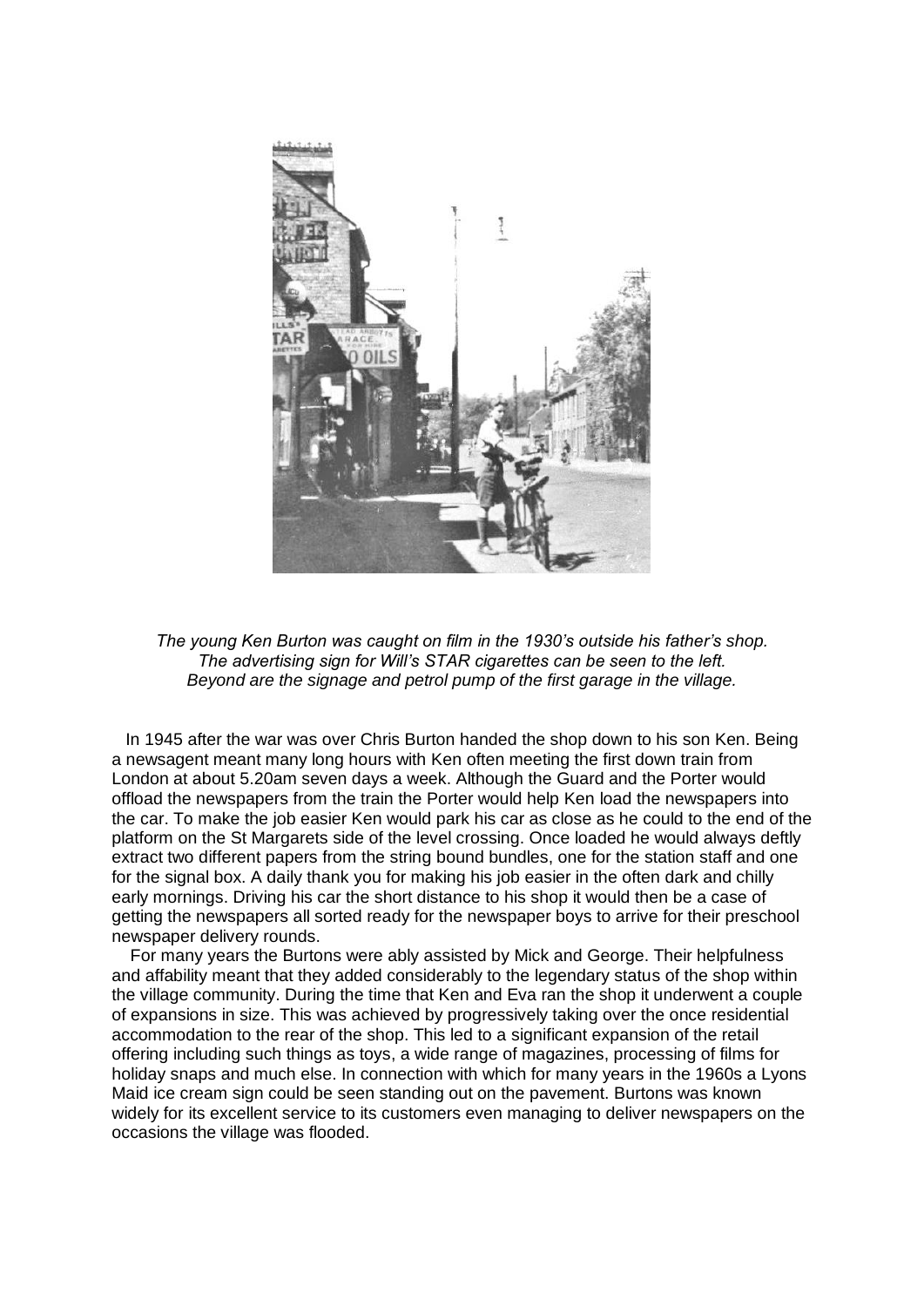

*A 1973 picture of Burtons shop showing the newspapers in racks and a selection of vending machines including the green and white of the Polo mint machine on the far side of the shopfront.*



*By comparison this colour view dates from 2013 and shows how remarkably little change had occurred to the shop frontage over a forty year period.*